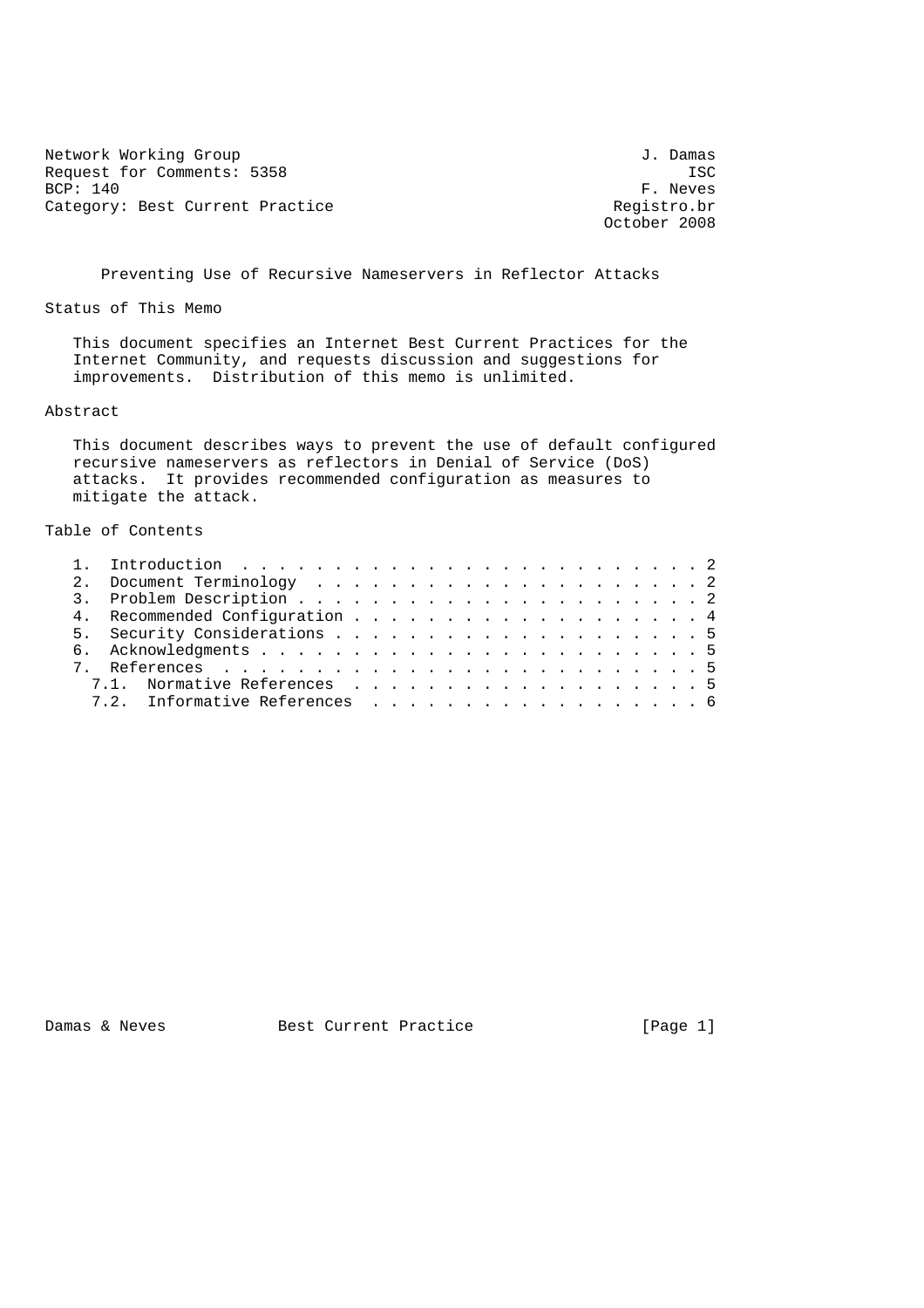## 1. Introduction

 Recently, DNS [RFC1034] has been named as a major factor in the generation of massive amounts of network traffic used in Denial of Service (DoS) attacks. These attacks, called reflector attacks, are not due to any particular flaw in the design of the DNS or its implementations, except that DNS relies heavily on UDP, the easy abuse of which is at the source of the problem. The attacks have preferentially used DNS due to common default configurations that allow for easy use of open recursive nameservers that make use of such a default configuration.

 In addition, due to the small query-large response potential of the DNS system, it is easy to yield great amplification of the source traffic as reflected traffic towards the victims.

 DNS authoritative servers that do not provide recursion to clients can also be used as amplifiers; however, the amplification potential is greatly reduced when authoritative servers are used. It is also impractical to restrict access to authoritative servers to a subset of the Internet, since their normal operation relies on them being able to serve a wide audience; hence, the opportunities to mitigate the scale of an attack by modifying authoritative server configurations are limited. This document's recommendations are concerned with recursive nameservers only.

 In this document we describe the characteristics of the attack and recommend DNS server configurations that specifically alleviate the problem described, while pointing to the only real solution: the wide-scale deployment of ingress filtering to prevent use of spoofed IP addresses [BCP38].

2. Document Terminology

 The key words "MUST", "MUST NOT", "REQUIRED", "SHALL", "SHALL NOT", "SHOULD", "SHOULD NOT", "RECOMMENDED", "MAY", and "OPTIONAL" in this document are to be interpreted as described in [RFC2119].

3. Problem Description

 Because most DNS traffic is stateless by design, an attacker could start a DoS attack in the following way:

 1. The attacker starts by configuring a record on any zone he has access to, normally with large RDATA and Time to Live (TTL).

Damas & Neves Best Current Practice [Page 2]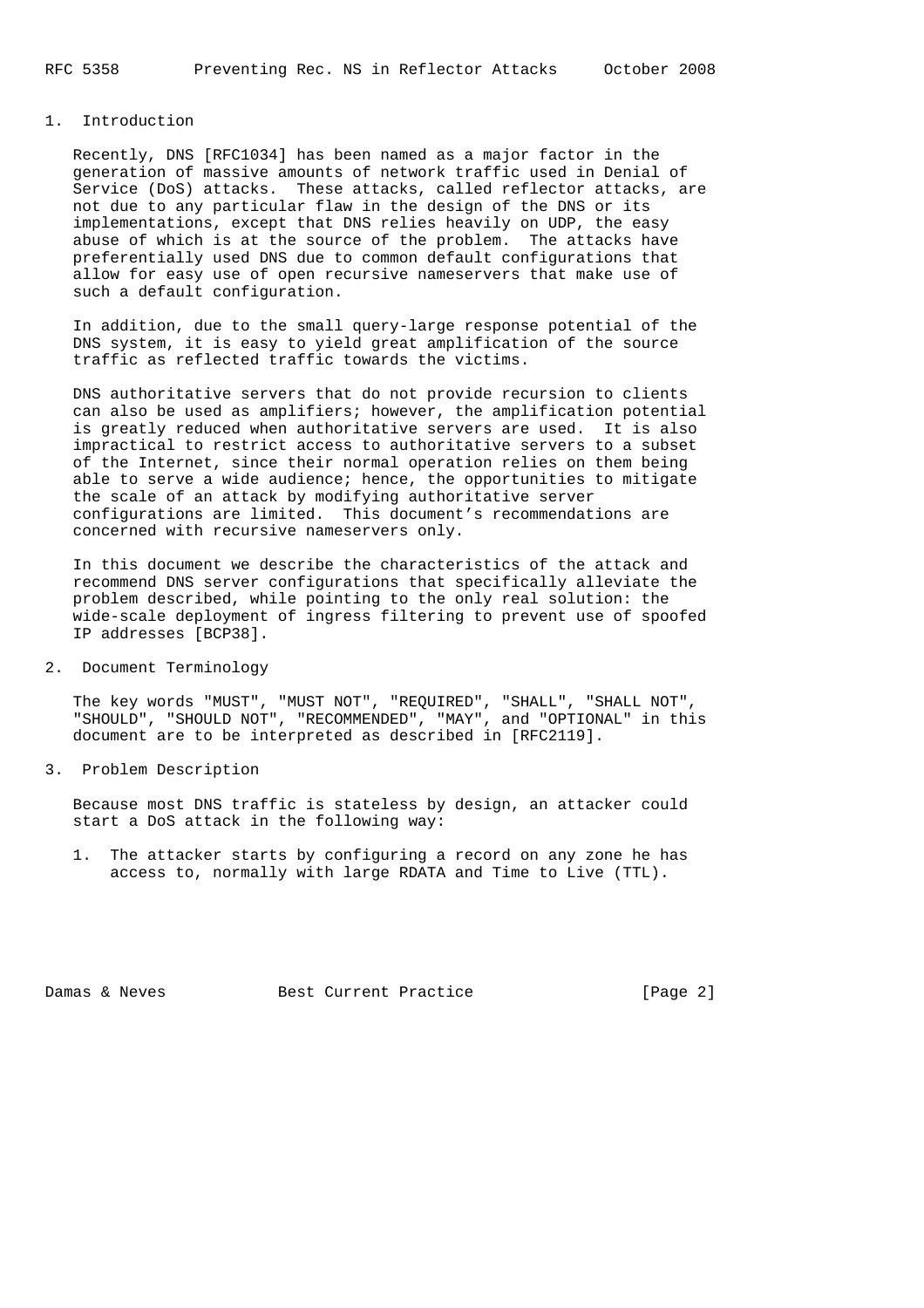- 2. Taking advantage of clients on non-BCP38 networks, the attacker then crafts a query using the source address of their target victim and sends it to an open recursive nameserver.
- 3. Each open recursive nameserver proceeds with the resolution, caches the record, and finally sends it to the target. After this first lookup, access to the authoritative nameservers is normally no longer necessary. The record will remain cached at the open recursive nameserver for the duration of the TTL, even if it's deleted from the zone.
- 4. Cleanup of the zone might, depending on the implementation used in the open recursive nameserver, afford a way to clean the cached record from the open recursive nameserver. This would possibly involve queries luring the open recursive nameserver to lookup information for the same name that is being used in the amplification.

 Because the characteristics of the attack normally involve a low volume of packets amongst all the kinds of actors besides the victim, it's unlikely any one of them would notice their involvement based on traffic pattern changes.

 Taking advantage of an open recursive nameserver that supports EDNS0 [RFC2671], the amplification factor (response packet size / query packet size) could be around 80. With this amplification factor, a relatively small army of clients and open recursive nameservers could generate gigabits of traffic towards the victim.

 With the increasing length of authoritative DNS responses derived from deployment of DNSSEC [RFC4033] and NAPTR resource records as used in ENUM services, authoritative servers will eventually be more useful as actors in this sort of amplification attack.

 Even if this amplification attack is only possible due to non deployment of BCP38, it is easier to leverage because of historical reasons. When the Internet was a much closer-knit community, some nameserver implementations were made available with default configurations that, when used for recursive nameservers, made the server accessible to all hosts on the Internet.

 For years this was a convenient and helpful configuration, enabling wider availability of services. As this document aims to make apparent, it is now much better to be conscious of one's own nameserver services and focus the delivery of services on the intended audience of those services -- be they a university campus, an enterprise, or an ISP's customers. The target audience also includes operators of small networks and private server managers who

Damas & Neves Best Current Practice [Page 3]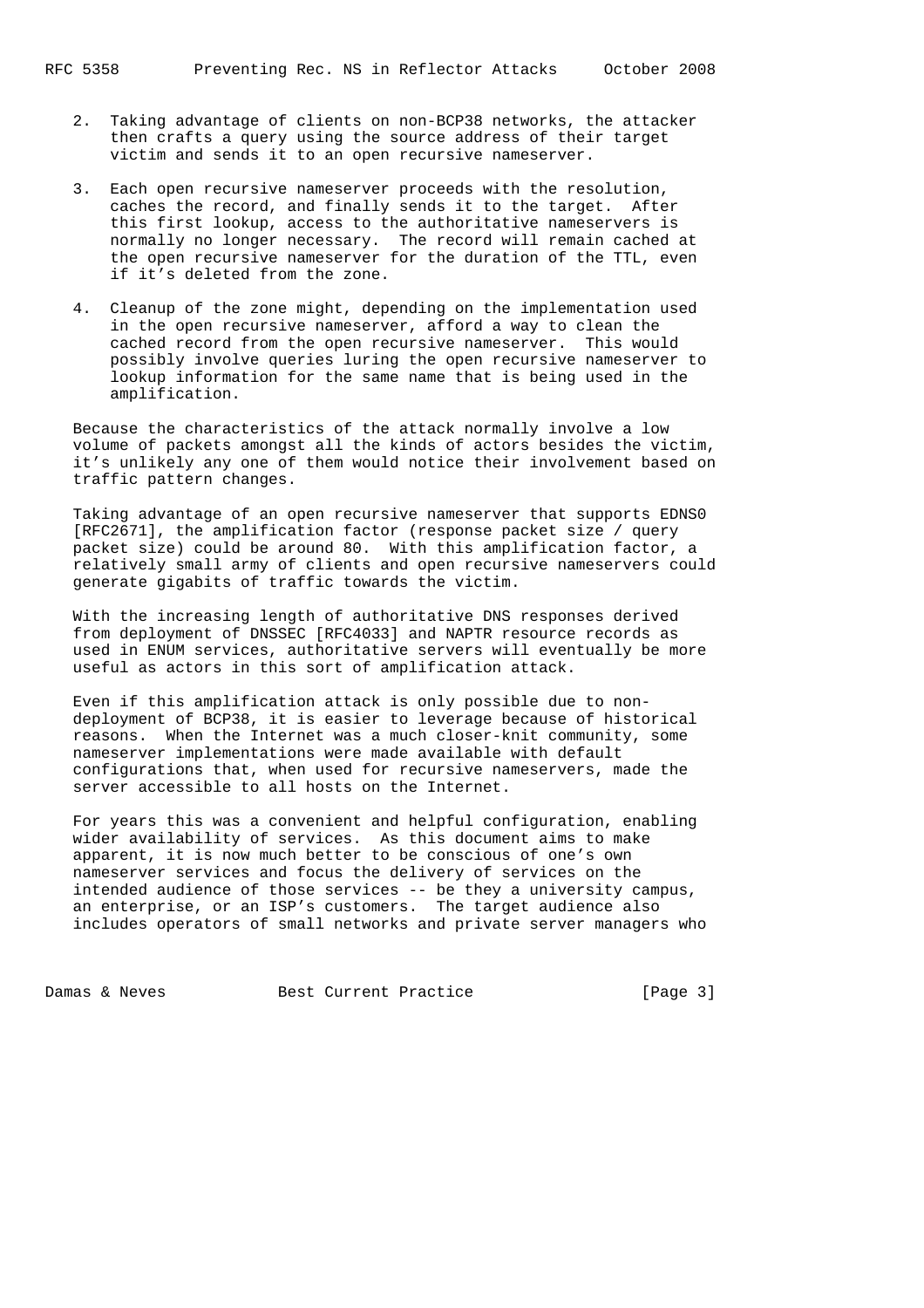decide to operate nameservers with the aim of optimising their DNS service, as these are more likely to use default configurations as shipped by implementors.

4. Recommended Configuration

 In this section we describe the Best Current Practice for operating recursive nameservers. Following these recommendations would reduce the chances of any given recursive nameserver being used for the generation of an amplification attack.

 The generic recommendation to nameserver operators is to use the means provided by the implementation of choice to provide recursive name lookup service to only the intended clients. Client authorization can usually be done in several ways:

- o IP address based authorization. Use the IP source address of the DNS queries and filter them through an Access Control List (ACL) to service only the intended clients. This is easily applied if the recursive nameserver's service area is a reasonably fixed IP address range that is protected against external address spoofing, usually the local network.
- o Incoming interface based selection. Use the incoming interface for the query as a discriminator to select which clients are to be served. This is of particular applicability for SOHO (Small Office, Home Office) devices, such as broadband routers that include embedded recursive nameservers.
- o TSIG [RFC2845] or SIG(0) [RFC2931] signed queries to authenticate the clients. This is a less error prone method that allows server operators to provide service to clients who change IP address frequently (e.g., roaming clients). The current drawback of this method is that very few stub resolver implementations support TSIG or SIG(0) signing of outgoing queries. The effective use of this method implies, in most cases, running a local instance of a caching nameserver or forwarder that will be able to TSIG sign the queries and send them on to the recursive nameserver of choice.
- o For mobile users, use a local caching nameserver running on the mobile device or use a Virtual Private Network to a trusted server.

 In nameservers that do not need to be providing recursive service, for instance servers that are meant to be authoritative only, turn recursion off completely. In general, it is a good idea to keep recursive and authoritative services separate as much as practical. This, of course, depends on local circumstances.

Damas & Neves Best Current Practice [Page 4]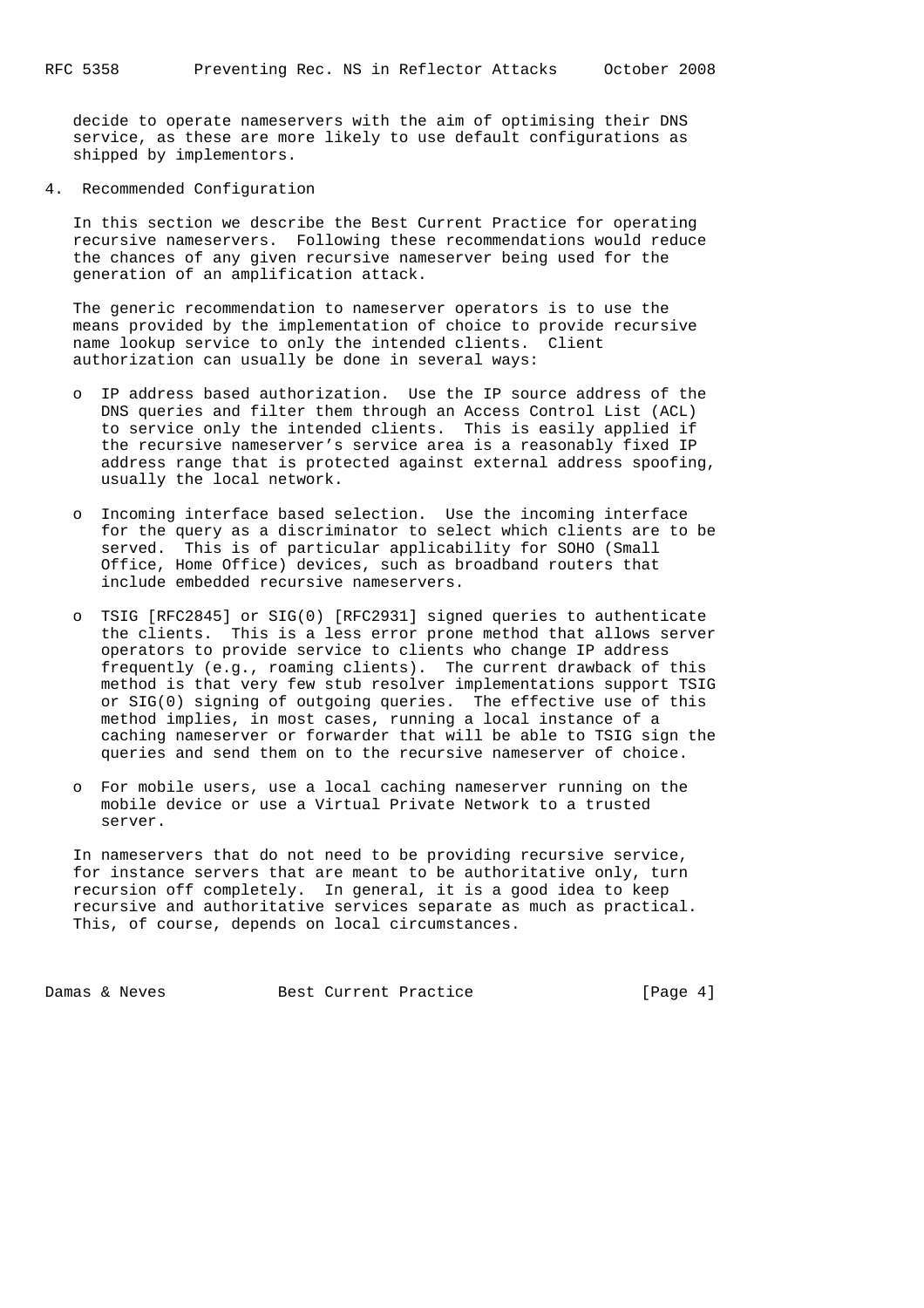Even with all these recommendations, network operators should consider deployment of ingress filtering [BCP38] in routers to prevent use of address spoofing as a viable course of action. In situations where more complex network setups are in place, "Ingress Filtering for Multihomed Network" [BCP84] maybe a useful additional reference.

 By default, nameservers SHOULD NOT offer recursive service to external networks.

5. Security Considerations

 This document does not create any new security issues for the DNS protocol, it deals with a weakness in implementations.

 Deployment of SIG(0) transaction security [RFC2931] should consider the caveats with SIG(0) computational expense as it uses public key cryptography rather than the symmetric keys used by TSIG [RFC2845]. In addition, the identification of the appropriate keys needs similar mechanisms as those for deploying TSIG or, alternatively, the use of DNSSEC [RFC4033] signatures (RRSIGs) over the KEY RRs if published in DNS. This will in turn require the appropriate management of DNSSEC trust anchors.

6. Acknowledgments

 The authors would like to acknowledge the helpful input and comments of Joe Abley, Olafur Gudmundsson, Pekka Savola, Andrew Sullivan, and Tim Polk.

- 7. References
- 7.1. Normative References
	- [RFC1034] Mockapetris, P., "Domain names concepts and facilities", STD 13, RFC 1034, November 1987.
	- [RFC2119] Bradner, S., "Key words for use in RFCs to Indicate Requirement Levels", BCP 14, RFC 2119, March 1997.
	- [RFC2671] Vixie, P., "Extension Mechanisms for DNS (EDNS0)", RFC 2671, August 1999.
	- [RFC2845] Vixie, P., Gudmundsson, O., Eastlake, D., and B. Wellington, "Secret Key Transaction Authentication for DNS (TSIG)", RFC 2845, May 2000.

Damas & Neves Best Current Practice [Page 5]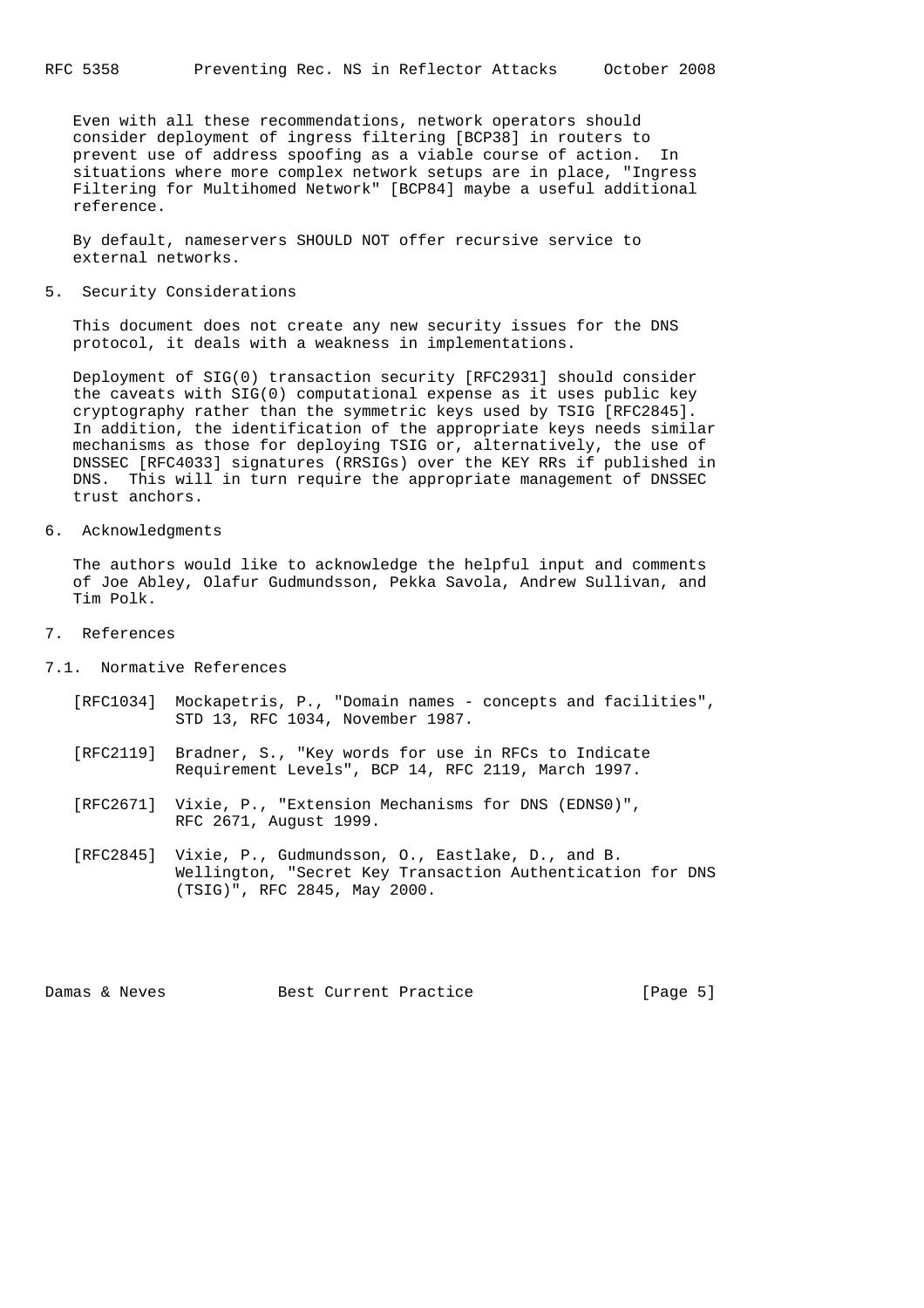- [RFC2931] Eastlake, D., "DNS Request and Transaction Signatures (SIG(0)s)", RFC 2931, September 2000.
- [RFC4033] Arends, R., Austein, R., Larson, M., Massey, D., and S. Rose, "DNS Security Introduction and Requirements", RFC 4033, March 2005.

7.2. Informative References

- [BCP38] Ferguson, P. and D. Senie, "Network Ingress Filtering: Defeating Denial of Service Attacks which employ IP Source Address Spoofing", BCP 38, RFC 2827, May 2000.
- [BCP84] Baker, F. and P. Savola, "Ingress Filtering for Multihomed Networks", BCP 84, RFC 3704, March 2004.

Authors' Addresses

 Joao Damas Internet Systems Consortium, Inc. 950 Charter Street Redwood City, CA 94063 US Phone: +1 650 423 1300 EMail: Joao\_Damas@isc.org URI: http://www.isc.org/

 Frederico A. C. Neves NIC.br / Registro.br Av. das Nacoes Unidas, 11541, 7 Sao Paulo, SP 04578-000 BR

 Phone: +55 11 5509 3511 EMail: fneves@registro.br URI: http://registro.br/

Damas & Neves Best Current Practice [Page 6]